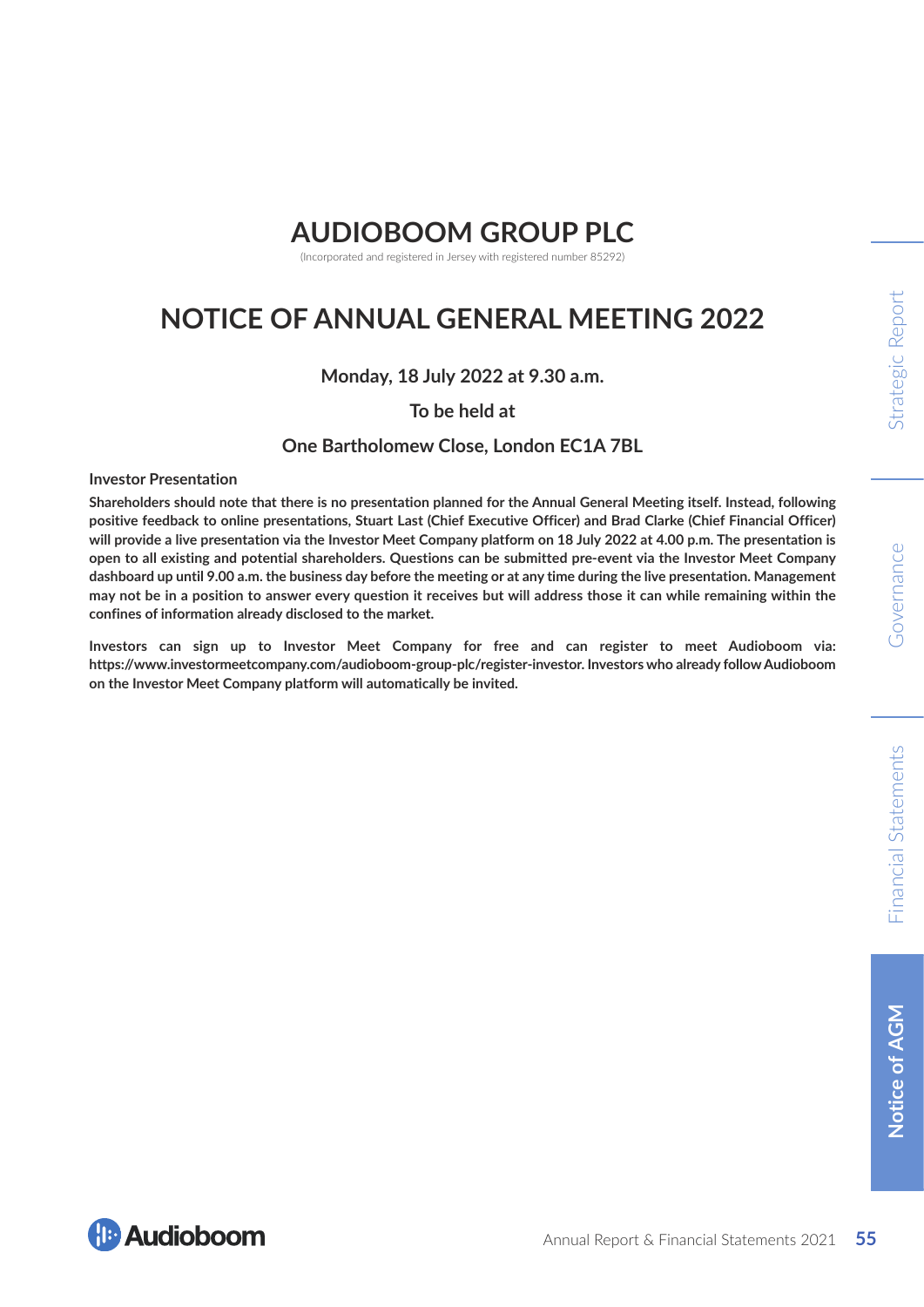# **Notice of Annual General Meeting**

# **Audioboom Group plc**

(incorporated in Jersey under the Companies (Jersey) Law 1991 with registered number 85292)

Notice is given that the annual general meeting of the members of the Company will be held at One Bartholomew Close, London EC1A 7BL on Monday 18 July 2022 at 9.30 a.m. to consider and, if thought fit, pass the following resolutions. Resolutions 1 to 5 will be proposed as ordinary resolutions and Resolutions 6 and 7 will be proposed as special resolutions.

#### **ORDINARY BUSINESS**

- 1. To receive and adopt the Report of the Directors and the audited accounts of the Company for the year ended 31 December 2021 together with the report of the auditors thereon.
- 2. To re-elect Brad Clarke who retires at the meeting and who, being eligible, offers himself for re-election as a director of the Company (each a **Director** and together the **Directors**).
- 3. To re-elect Roger Maddock who retires at the meeting and who, being eligible, offers himself for re-election as a Director.
- 4. To re-appoint haysmacintyre as auditors of the Company from the conclusion of this meeting until the conclusion of the next general meeting at which accounts are laid before the Company and to authorise the Directors to fix their remuneration.

#### **SPECIAL BUSINESS**

- 5. That the Directors be and they are hereby generally and unconditionally authorised in accordance with Article 6.2 of the Articles of Association of the Company (**Articles**) to exercise all the powers of the Company to allot ordinary shares of no par value in the capital of the Company (**Ordinary Shares**) and to grant rights to subscribe for, or to convert any security into, Ordinary Shares up to a maximum of 5,425,000 Ordinary Shares, being approximately one third of the current issued share capital of the Company. The authority conferred on the Directors under this Resolution 5 shall expire at the earlier of the conclusion of the next annual general meeting of the Company and the date falling 18 months after the passing of this Resolution save that the Company may before such expiry make an offer or agreement which would or might require Ordinary Shares to be allotted or rights to subscribe for, or to convert any security into, Ordinary Shares to be granted after such expiry and the Directors may allot Ordinary Shares or grant rights to subscribe for, or to convert any security into, Ordinary Shares (as the case may be) in pursuance of such an offer or agreement as if the authority conferred hereby had not expired.
- 6. That, subject to the passing of Resolution 5, the Directors be and they are hereby empowered pursuant to Article 6.7 of the Articles to allot equity securities (within the meaning of Article 6.6) for cash or otherwise pursuant to the authority conferred by Resolution 5, as if Article 6.3 did not apply to any such allotment, provided that this power, shall be limited to the allotment of equity securities consisting of, or the right to subscribe for, or convert any security into shares in the Company, up to a maximum of 1,628,000 Ordinary Shares, being approximately 10% of the current issued share capital of the Company, and this authority shall expire at the earlier of the conclusion of the next annual general meeting of the Company and the date falling 18 months after the passing of this Resolution, except that the Company may before such expiry make an offer or agreement which would or might require equity securities to be allotted after such expiry and the Directors may allot equity securities in pursuance of such offer or agreement as if the power conferred hereby had not expired.
- 7. That the Company be and is hereby generally and unconditionally authorised to make one or more market purchases of Ordinary Shares pursuant to Article 57 of the Companies (Jersey) Law 1991 as amended (the **Law**) provided that:
	- 7.1 the maximum aggregate number of Ordinary Shares hereby authorised to be purchased is 2,440,000 (being approximately 14.99 % of the share capital of the Company in issue as at the date of this document);

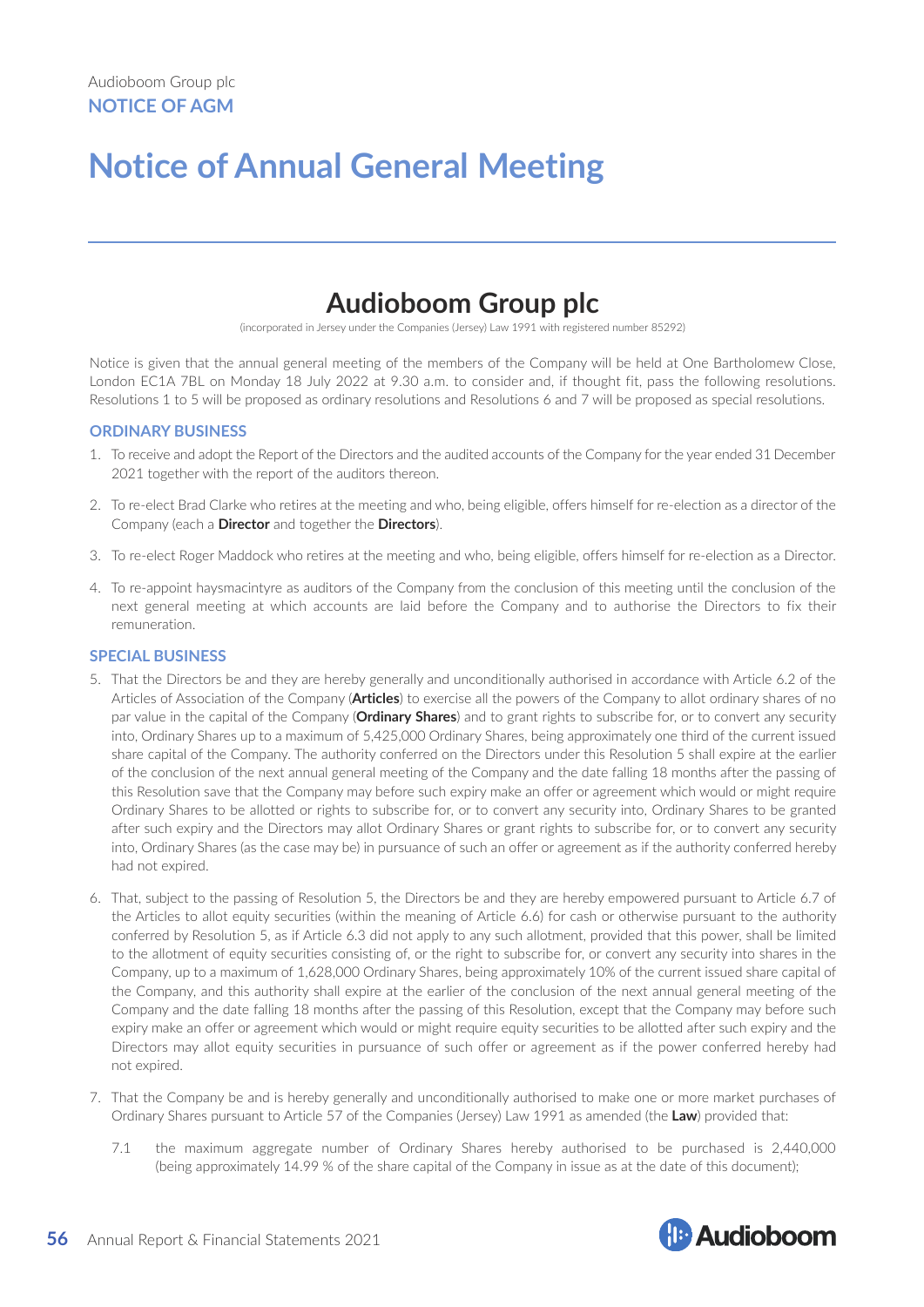- 7.2 the minimum price (exclusive of expenses) which may be paid for each Ordinary Share is 1 penny;
- 7.3 the maximum price (exclusive of expenses) which may be paid for each Ordinary Share is an amount equal to 105% of the average of the middle market quotations for an Ordinary Share taken from the London Stock Exchange Daily Official List for the five business days immediately preceding the date on which any Ordinary Share is contracted to be purchased by the Company;
- 7.4 the Directors can, prior to each such purchase, make the solvency statement required by the Law and fulfil all other requirements of the Law in relation to purchases of a company's own shares;
- 7.5 this authority will expire at the conclusion of the next annual general meeting of the Company held after the date on which this resolution is passed or, if earlier, 18 months after that date;
- 7.6 this authority shall only be capable of variation, revocation or renewal by special resolution of the Company; and
- 7.7 the Company may make a contract or contracts to purchase Ordinary Shares under this authority before this authority expires which will or may be executed and completed wholly or partly after its or their expiration and may make a purchase of Ordinary Shares in pursuance of any such contract or contracts after its or their expiration.

By order of the board

#### AST Secretaries Limited

Company Secretary

Registered office: PO Box 264 Forum 4 Grenville Street St Helier Jersey JE4 8TQ

Date: 27 May 2022

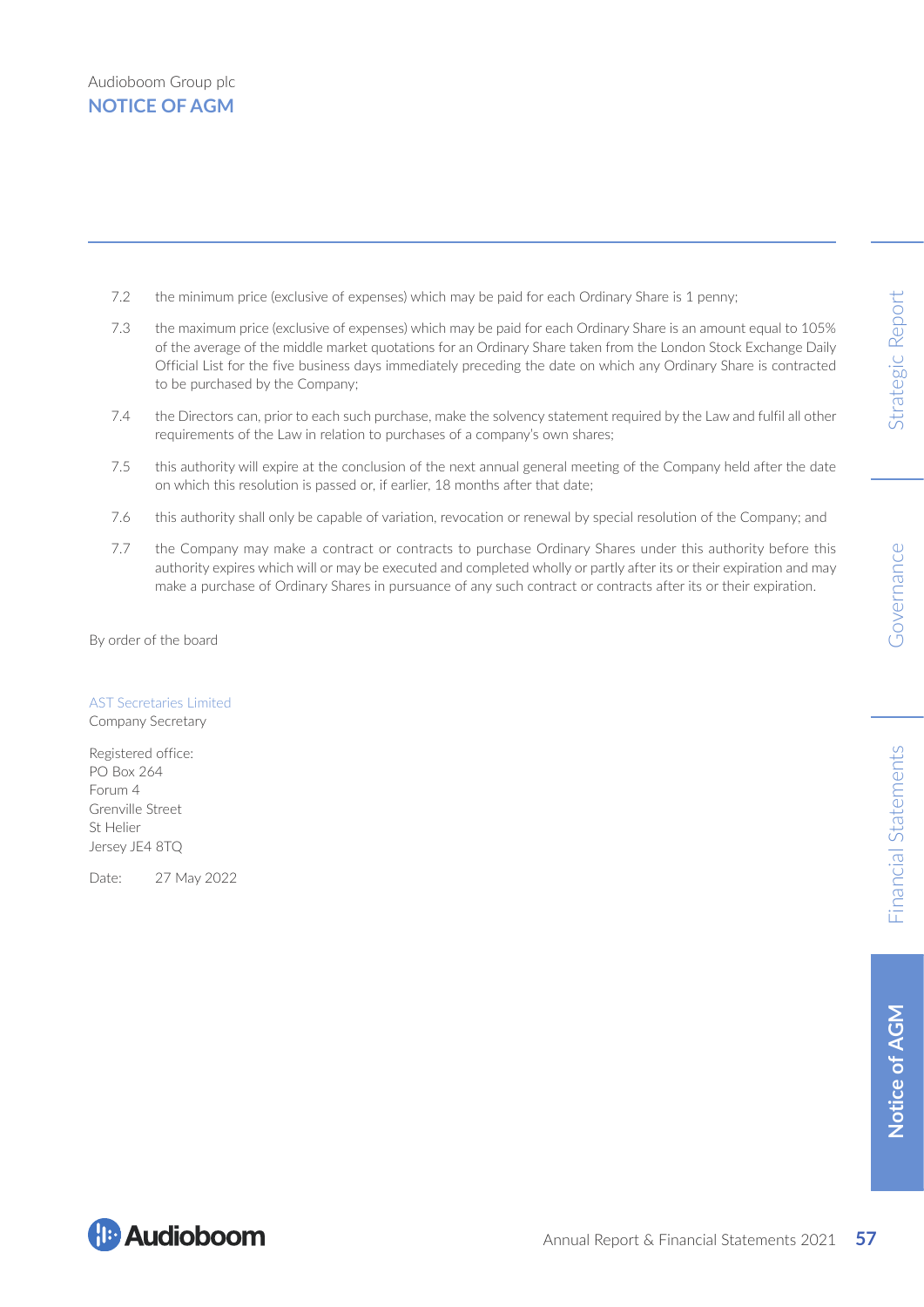# **Notice of Annual General Meeting**

(continued)

#### **Notes**

- 1. As a member of the Company, you are entitled to appoint a proxy to exercise all or any of your rights to attend and (on a poll) vote at the meeting and you should have received a proxy form with this notice of meeting. You can only appoint a proxy using the procedures set out in these notes and the notes to the proxy form.
- 2. Under Jersey law a special resolution requires a two-thirds rather than three quarters majority of those voting at the meeting in person or by proxy to vote in favour of the resolution.
- 3. Pursuant to Article 40(1) of the Companies (Uncertificated Securities) (Jersey) Order 1999, the Company has specified that only those members registered on the register of members of the Company at close of business on 15 July 2022 shall be entitled to attend and vote at the meeting in respect of the number of shares registered in their name at that time. Changes to the register of members after this time will be disregarded in determining the rights of any person to attend and vote at the meeting.
- 4. A proxy does not need to be a member of the Company but must attend the meeting to represent you. Details of how to appoint the Chairman of the meeting or another person as your proxy using the proxy form are set out in the notes to the proxy form.
- 5. You may appoint more than one proxy provided each proxy is appointed to exercise rights attached to different shares. You may not appoint more than one proxy to exercise rights attached to any one share. To appoint more than one proxy, you must complete a separate proxy form for each proxy and specify against the proxy's name the number of shares over which the proxy has rights. If you are in any doubt as to the procedure to be followed for the purpose of appointing more than one proxy you must contact Link Group, the Company's registrar. If you fail to specify the number of shares to which each proxy relates, or specify a number of shares greater than that held by you on the record date, proxy appointments will be invalid.
- 6. If you do not indicate to your proxy how to vote on any resolution, your proxy will vote or abstain from voting at his discretion. Your proxy will vote (or abstain from voting) as he thinks fit in relation to any other matter which is put before the meeting.
- 7. A vote withheld is not a vote in law, which means that the vote will not be counted in the calculation of votes for or against a resolution.
- 8. The notes to the proxy form explain how to direct your proxy how to vote on each resolution or withhold his vote.
- 9. To appoint a proxy using the proxy form, it must be:
	- 9.1 completed and signed;
	- 9.2 sent or delivered to PXS 1, Link Group, Central Square, 29 Wellington Street, Leeds LS1 4DL; and
	- 9.3 received no later than 9.30 a.m. on 16 July 2022.
- 10. In the case of a member which is a company, the proxy form must be executed under its common seal or signed on its behalf by an officer of the company or an attorney for the company.
- 11.Any power of attorney or any other authority under which the proxy form is signed (or a duly certified copy of such power or authority) must be included with the proxy form.

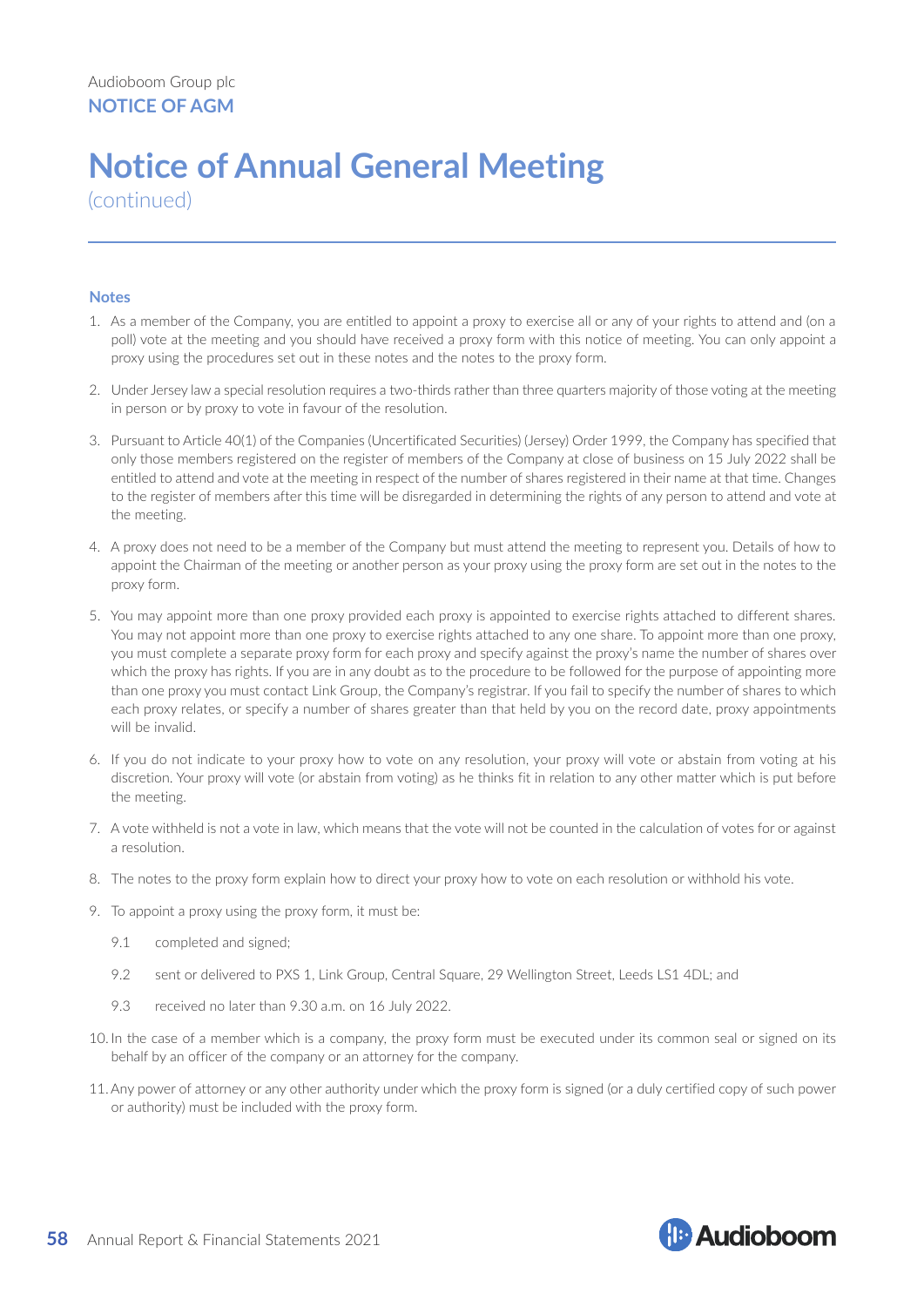#### *Appointment of proxy by joint members*

12. In the case of joint holders of shares, where more than one of the joint holders purports to appoint a proxy, only the appointment submitted by the most senior holder (being the first named holder in respect of the shares in the Company's register of members) will be accepted.

#### *Changing proxy instructions*

- 13. To change your proxy instructions simply submit a new proxy appointment using the method set out above. Note that the cut off time for receipt of proxy appointments specified in those paragraphs also applies in relation to amended instructions. Any amended proxy appointment received after the specified cut off time will be disregarded.
- 14.Where you have appointed a proxy using the hard copy proxy form and would like to change the instructions using another hard copy proxy form, please contact the Company.
- 15. If you submit more than one valid proxy appointment, the appointment received last before the latest time for the receipt of proxies will take precedence.

#### *Termination of proxy appointments*

- 16. In order to revoke a proxy instruction you will need to inform the Company by sending a signed hard copy notice clearly stating your intention to revoke your proxy appointment to the Company. In the case of a member which is a company, the revocation notice must be executed under its common seal or signed on its behalf by an officer of the company or an attorney for the company. Any power of attorney or any other authority under which the revocation notice is signed (or a duly certified copy of such power or authority) must be included with the revocation notice.
- 17. The revocation notice must be received by the Company no later than 9.30 a.m. on 16 July 2022.
- 18. If you attempt to revoke your proxy appointment but the revocation is received after the time specified then, subject to paragraph 19 below, your proxy appointment will remain valid.
- 19.Appointment of a proxy does not preclude you from attending the meeting and voting in person but you should note that you are strongly discouraged from attending in person this year. If you have appointed a proxy and attend the meeting in person, your proxy appointment will automatically be terminated.

#### *CREST*

- 20. CREST members who wish to appoint a proxy or proxies through the CREST electronic proxy appointment service may do so for the Annual General Meeting to be held at 9.30 a.m. on 18 July 2022 and any adjournment(s) thereof by using the procedures described in the CREST Manual. CREST personal members or other CREST sponsored members, and those CREST members who have appointed a voting service provider should refer to their CREST sponsors or voting service provider(s), who will be able to take the appropriate action on their behalf.
- 21. In order for a proxy appointment or instruction made by means of CREST to be valid, the appropriate CREST message (a "CREST Proxy Instruction") must be properly authenticated in accordance with Euroclear UK & Ireland Limited's specifications and must contain the information required for such instructions, as described in the CREST Manual. The message must be transmitted so as to be received by the Company's agent, Link Registrars Limited (CREST Participant ID: RA10), no later than 48 hours before the time appointed for the meeting. For this purpose, the time of receipt will be taken to be the time (as determined by the time stamp applied to the message by the CREST Application Host) from which the Company's agent is able to retrieve the message by enquiry to CREST in the manner prescribed by CREST.

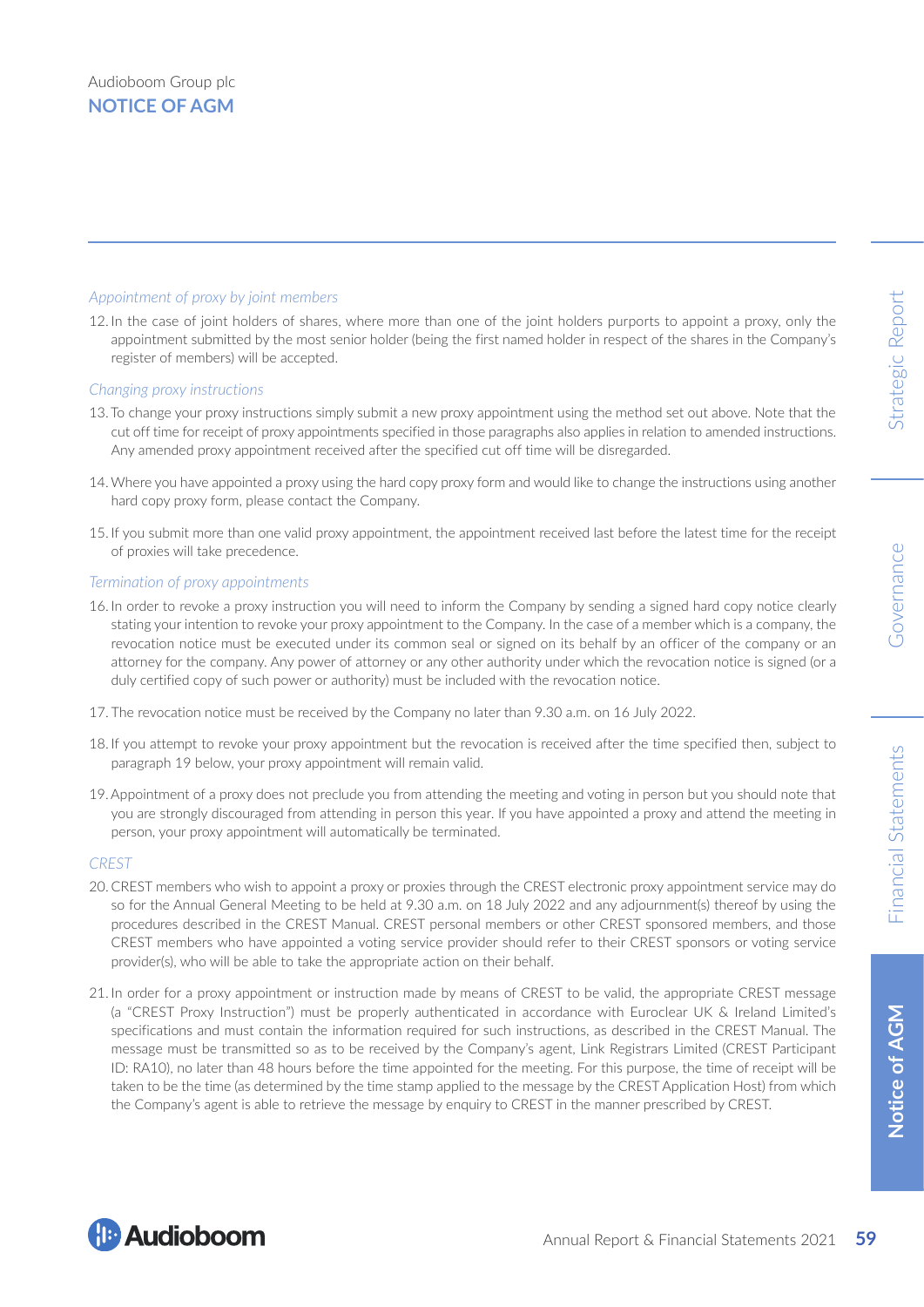# **Notice of Annual General Meeting**

(continued)

- 22. CREST members and, where applicable, their CREST sponsor or voting service provider should note that Euroclear UK & Ireland Limited does not make available special procedures in CREST for any particular messages. Normal system timings and limitations will therefore apply in relation to the input of CREST Proxy Instructions. It is the responsibility of the CREST member concerned to take (or, if the CREST member is a CREST personal member or sponsored member or has appointed a voting service provider, to procure that his CREST sponsor or voting service provider takes) such action as shall be necessary to ensure that a message is transmitted by means of the CREST system by any particular time. In this connection, CREST members and, where applicable, their CREST sponsor or voting service provider are referred in particular to those sections of the CREST Manual concerning practical limitations of the CREST system and timings.
- 23. The Company may treat as invalid a CREST Proxy Instruction in the circumstances set out in Regulation 35(5)(a) of the Uncertificated Securities Regulations 2001.

#### *Total voting rights*

24.As at 26 May 2022, the Company's issued share capital comprises 16,280,086 ordinary shares of no par value. Each ordinary share carries the right to one vote at a general meeting of the Company and, therefore, the total number of voting rights in the Company as at 26 May 2022 is 16,280,086.

#### *Communication*

25. Except as provided above, members who have general queries about the meeting should contact Link Group, 10th Floor, Central Square, 29 Wellington Street, Leeds LS1 4DL.